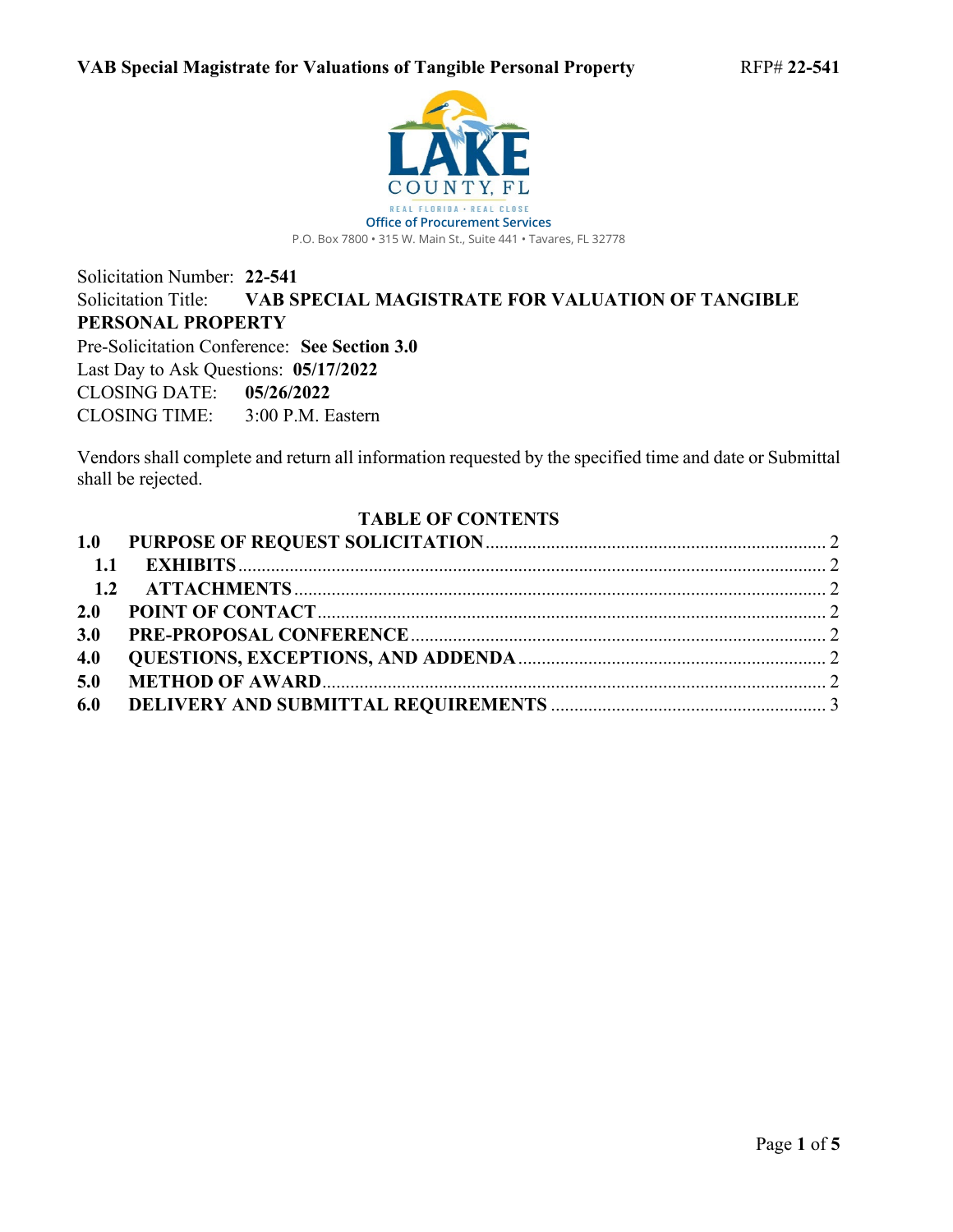# <span id="page-1-0"></span>**1.0 PURPOSE OF REQUEST SOLICITATION**

The purpose of this solicitation is to solicit competitive sealed submittals to furnish **VAB SPECIAL MAGISTRATE FOR VALUATION OF TANGIBLE PERSONAL PROPERTY** for Lake County, Florida. This solicitation is officially posted on the County's website.

## <span id="page-1-1"></span>**1.1 EXHIBITS**

Exhibit A – Scope of Work Exhibit B – Insurance Requirements Exhibit C – [General Terms and Conditions for Lake County Florida](https://lakeumbraco.azurewebsites.net/media/krwgfnt0/general-terms-and-conditions-v-5-6-21-ada.pdf) dated 5/6/21.

### <span id="page-1-2"></span>**1.2 ATTACHMENTS**

Attachment 1 – Submittal Form Attachment 2 – Pricing Sheet Attachment 3 – Reference Form

## <span id="page-1-3"></span>**2.0 POINT OF CONTACT**

Direct all inquiries to the Contracting Officer (official point of contact) listed:

Amy Munday, Contracting Officer II

Telephone: 352-343-9839 E-mail: [amunday@lakecountyfl.gov](mailto:amunday@lakecountyfl.gov)

<span id="page-1-4"></span>**3.0 PRE-PROPOSAL CONFERENCE**  $N/A$ 

# <span id="page-1-5"></span>**4.0 QUESTIONS, EXCEPTIONS, AND ADDENDA**

Vendors must examine all solicitation documents including the [General Terms and Conditions](https://lakeumbraco.azurewebsites.net/media/krwgfnt0/general-terms-and-conditions-v-5-6-21-ada.pdf)  [for Lake County Florida.](https://lakeumbraco.azurewebsites.net/media/krwgfnt0/general-terms-and-conditions-v-5-6-21-ada.pdf) All communication, inquiries, or requests for exceptions are to be directed to the Contracting Officer listed in Sectio[n 2.0.](#page-1-3) The last day for questions or requests for exceptions is **05/17[/2022](#page-0-0)**. An addendum may be issued in response to any inquiry received, which changes or clarifies the terms, provisions, or requirements of the solicitation. No answers given in response to questions submitted will be binding upon this solicitation unless released in writing as an addendum to the solicitation and posted on the [Formal Solicitations site](https://c.lakecountyfl.gov/offices/procurement_services/view_all_bids.aspx?mylakefl=True)  [\(lakecountyfl.gov\)](https://c.lakecountyfl.gov/offices/procurement_services/view_all_bids.aspx?mylakefl=True) for this solicitation. Where there appears to be a conflict between this solicitation and any addenda, the last addendum issued will prevail.

It is the Vendor's responsibility to ensure receipt of all addenda and any accompanying documentation. Failure to acknowledge each addendum may prevent the proposal from being considered for award. The solicitation due date is static unless notified via addendum.

Process clarification or procedure questions may be asked at any time to the Contracting Officer.

### <span id="page-1-6"></span>**5.0 METHOD OF AWARD**

Each Submittal will be evaluated for conformance as responsive and responsible using the following criteria:

- A. Proper submittal of ALL documentation as required by this Solicitation. (Responsive)
- B. The greatest benefits to Lake County as it pertains to: (Responsible)
	- 1. Firm's qualifications;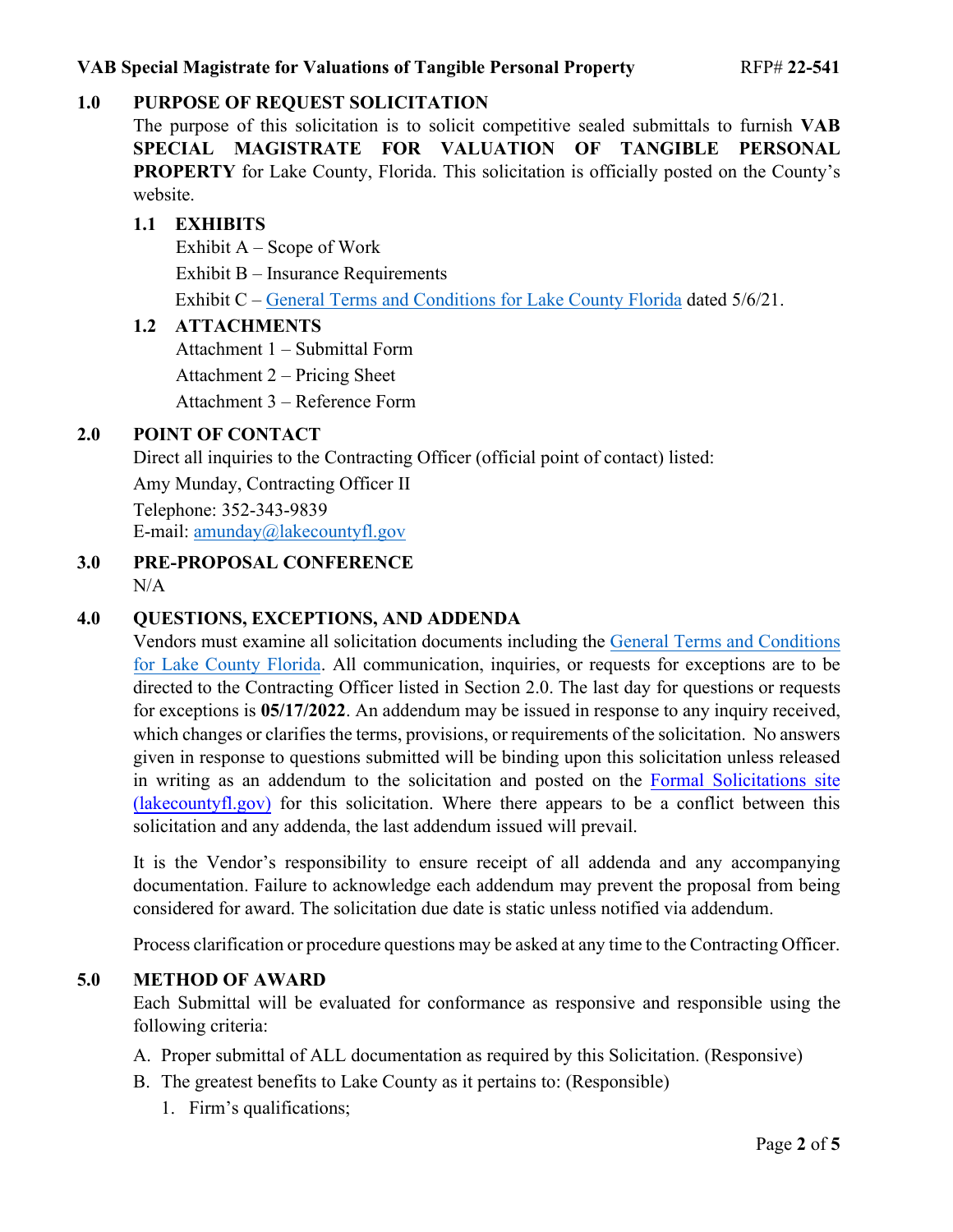#### **VAB Special Magistrate for Valuations of Tangible Personal Property** RFP# 22-541

- 2. Proposed costs / fee schedule;
- 3. Past Performance. In order to evaluate past performance, all Vendors are required to submit at least three verifiable references / relevant projects completed within the last three years that are the same or similar in magnitude to this Solicitation. The County may be listed as a reference. Use Attachment 3 – References Form;
- 4. All technical specifications associated with this Solicitation;

Award will be made to the most responsive, responsible Vendor whose Proposal represents the best overall value to the County when considering all evaluation factors (no additional details).

The County reserves the right to make awards to one or more Vendors to reject any and all offers or waive any minor irregularity or technicality in Proposals received.

Proposals received before the closing date and time listed will be opened, recorded, and accepted for consideration. Vendors' names will be read aloud and recorded. Proposals will be available for inspection during normal business hours from the Office of Procurement Services 30 calendar days after the solicitation due date or after recommendation of award, whichever occurs first.

### <span id="page-2-0"></span>**6.0 DELIVERY AND SUBMITTAL REQUIREMENTS**

- A. Hand delivery of submittals will not be accepted.
- B. RESPONSES MUST BE SUBMITTED THROUGH THE SOLICITATION RESPONSE PORTAL TO BE CONSIDERED – [Click Here for the Submission Portal.](https://procurement.lakecountyfl.gov/login)
- C. A response will not be accepted if completed and submitted after the official due date and time.
- D. Submission indicates a binding offer to the County and agreement of the terms and conditions referenced in this Solicitation. Do not make any changes to the content or format of any form without County permission. All information must be legible.
- E. Submittal must be organized into the following major sections. Create and upload a file for each section:
	- **1. Vendor Profile**
		- $\Box$  Statement of Interest & Understanding of Project.
		- $\Box$  Completed Attachment 3 Reference Form.
		- List the name, business address, telephone number and e-mail address of the magistrate. Provide a resume of the magistrate's background and skills.
		- $\Box$  Include copies of any required licenses or certifications.
	- **2. Forms**
		- $\Box$  Completed Attachment 1 Submittal Form;
			- o Submittal must be signed by the magistrate.
		- $\Box$  Proof of [Sunbiz.org](https://dos.myflorida.com/sunbiz/) registration;
		- $\Box$  Include a completed W-9 form;
		- □ Completed Addenda issued. Failure to include signed addenda may be cause for Submittal to be considered non-responsive;
		- $\Box$  Proof of insurance or evidence of insurability at levels in Exhibit B Insurance Requirements;
		- $\Box$  Proof of Department of Revenue Training and Certification;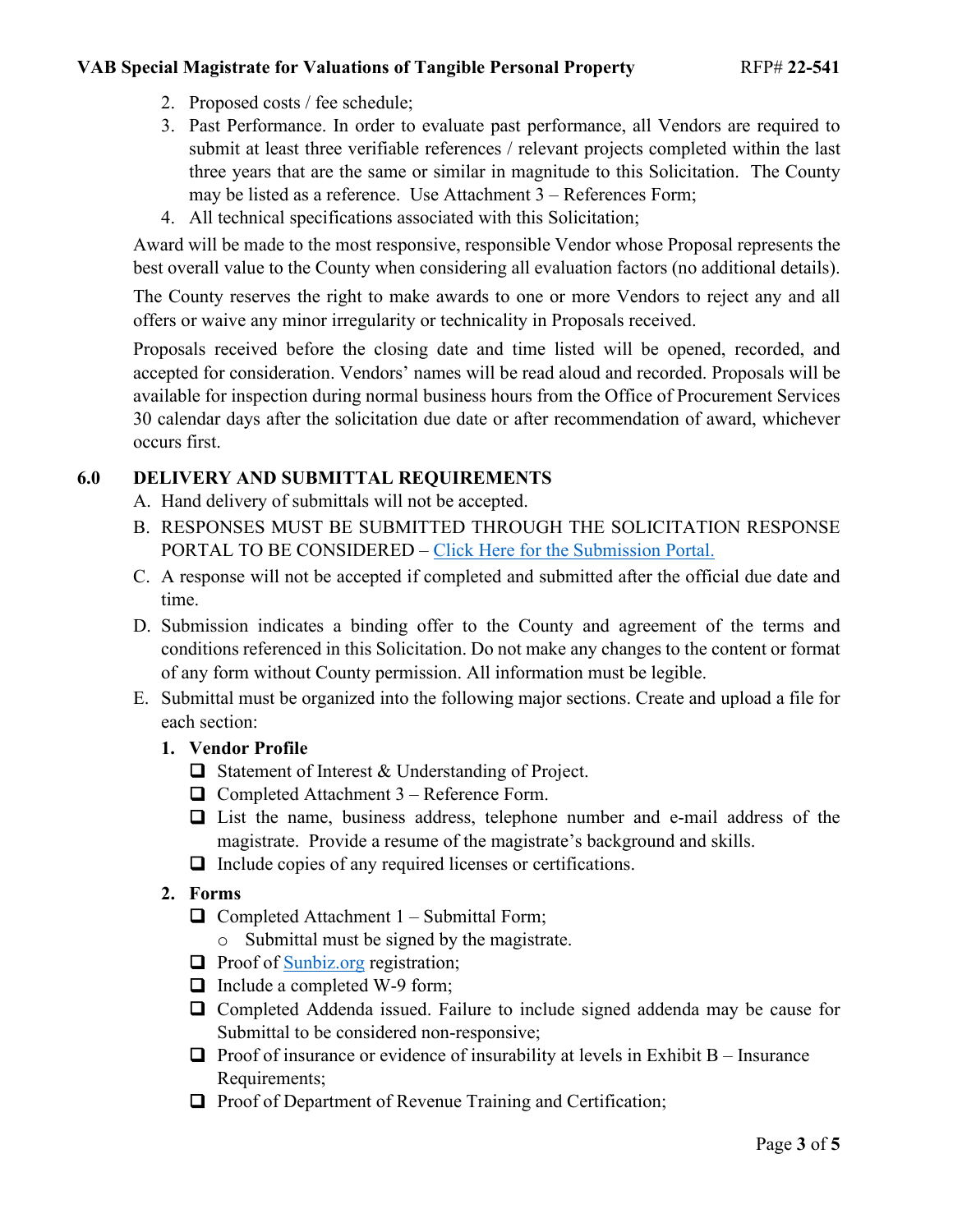## **3. Proposed Solution**

 $\Box$  Provide a concise description of the approach and process to successfully complete the work to be performed including any specific staffing or equipment resources.

### **4. Completed Pricing Sheet**

 $\Box$  Completed Attachment 2 – Pricing Sheet;

## **5. Financial Stability**

 $\Box$  Provide a financial stability statement indicating the firm has the necessary resources (human and financial) to provide the services at the level required by the County. The County reserves the right to request a financial statement, a certified audit, or a third party prepared financial statement. The County reserves the right to use a thirdparty company to verify financial information provided. Provide similar information for a subcontractor or joint venture arrangement.

### **6. Performance**

- $\Box$  Provide information on whether the magistrate has ever submitted written recommendations late, and if so, the number of times those recommendations have been late.
- $\Box$  Provide an explanation of the magistrate's time and workload management for the prevention of late filed recommendations.
- $\Box$  Indicate whether the magistrate has ever used Axia.

#### **7. Litigation**

 $\Box$  Provide information on the nature and outcome of litigation and proceedings for the previous three (3) years where the firm has been involved in any matter related to professional activities.

#### F. PRESENTATIONS/ POST-DISCUSSIONS AFTER PROPOSAL RESPONSE

- 1. The County, at its sole discretion, may ask for an oral presentation or demonstration without charge to the County. The County reserves the right to require the Vendor to demonstrate to the satisfaction of the County that the Firm has the fiscal and technical ability to furnish the requirements of the RFP. The demonstration must satisfy the County and the County will be the sole judge of compliance.
- 2. The County may commence contract negotiations in accordance with the method of award specified. The County reserves the right to conduct discussions with Vendors having a realistic possibility of contract award to include requests for additional information and requests for "best and final" offers.
- 3. Vendors must not assume they will be asked to make a presentation or asked for a "best and final" offer and must include all pertinent and required information in their original Proposal.
- G. The County is not liable or responsible for any costs incurred in responding to this Solicitation including, without limitation, costs for product or service demonstrations if requested.